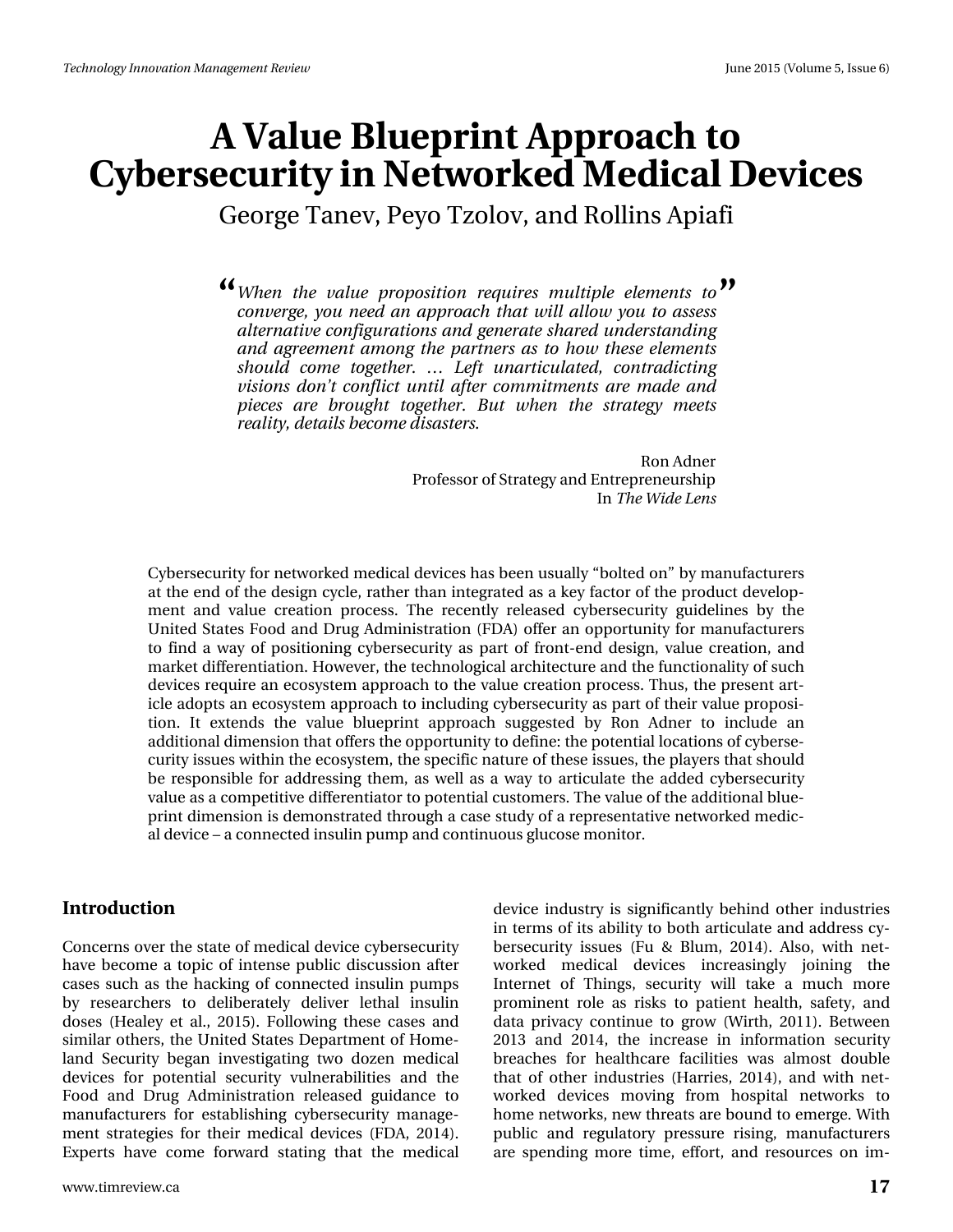*George Tanev, Peyo Tzolov, and Rollins Apiafi*

proving cybersecurity. At the same time, the existing ways of articulating customer value in the medical device industry do not seem to allow for a differentiation in terms of cybersecurity benefits. These growing cybersecurity concerns and the lack of cybersecurity benefit-articulation highlight the growing need for manufacturers to begin utilizing security as a market value and differentiator.

One of the main criticisms of medical device cybersecurity is that security tends to be added on at the end of the development process, instead of being "baked in" from the start as part of the design phase (Shah, 2015). This late consideration highlights a key problem in the way many manufacturers approach security. Security is perceived as a hurdle to jump over, rather than a key part of the value proposition that can be used as a market differentiator. With an estimated unit sale of networked medical devices to increase by five times from 2012 to 2018 (Healey et al., 2015), increased security efforts are becoming a necessity. These additional efforts provide an opportunity for manufacturers to add value and differentiate themselves in such a growingly competitive market.

Networked medical device are predominately softwarebased medical devices that are connected to networks involving patients, healthcare organizations, medical specialists, and other service providers. In most of the cases, their operation requires wireless connectivity and multiple interoperations including the sharing of clinical information and controlling other medical devices and systems as well as nonmedical equipment (e.g., routers and servers) and software. Complex networked systems, including medical devices, have now become common, and with this added sophistication, new behaviours and unexpected consequences have begun to appear that are outside the control of the medical device manufacturer (Rakitin, 2009). A report by the Atlantic Council assessing the benefits and risks of healthcare systems in the Internet of Things identifies four main types of networked medical devices (Healey et al., 2015):

- 1. Embedded devices (e.g., pacemakers)
- 2. External devices (e.g., insulin pumps)
- 3. Stationary devices (e.g., networked infusion pumps)
- 4. Consumer products for health monitoring (e.g., FitBit or Nike Fuel band)

www.timreview.ca **18**

Consumer products for health monitoring are sometimes not discussed with medical devices because they do not require regulatory approval (i.e., they do not fit the definition of a medical device in most regions), but the regulatory framework around them has been under intensive discussion and is likely to change in the coming years (Healey et al., 2015). We will therefore include them as part of our discussion. The rest of the article is organized as follows. We will next describe the specifics of cybersecurity issues in the medical device sector. Then, we will summarize the key points of the value blueprint approach (Adner, 2012) and suggest an additional dimension that addresses cybersecurity issues. The next section contains an application of the cybersecurity blueprinting approach to a specific case consisting of a connected insulin pump and continuous glucose monitor. Finally, we conclude by articulating the key contributions of the article and offering suggestions for future research.

#### **Cybersecurity for Medical Devices**

Cybersecurity for medical devices has traditionally been seen as a tradeoff to usability, and therefore as a potential challenge for market value. Even the FDA emphasizes that improved security should be counter-balanced against reduced usability (FDA, 2014). This tradeoff is true in certain cases, but an overemphasis would lead to missing the opportunity to articulate security as add-on value. For example, securing an insulin pump with a password for daily tasks is cumbersome and patients will most likely use a simple password or find a way around it. In another example, encrypting wireless communication of a pacemaker would improve security while also adding value to the patients because they would be safe from malicious threats. With the medical device market already being highly competitive, not articulating security improvements as an add-on value to the patient is a missed opportunity.

In order to articulate the created cybersecurity value, manufacturers of networked medical devices must first change the way they look at the security landscape. Networked medical devices should be seen as a platform in a diverse ecosystem of stakeholders (Shah, 2015), which is similar to mobile communication platforms in the automotive industry. The ecosystem depends on numerous software and hardware systems, some of which have been developed by suppliers and must be integrated using "glue code" so that they can function together (Amin et al., 2015). The integration increases the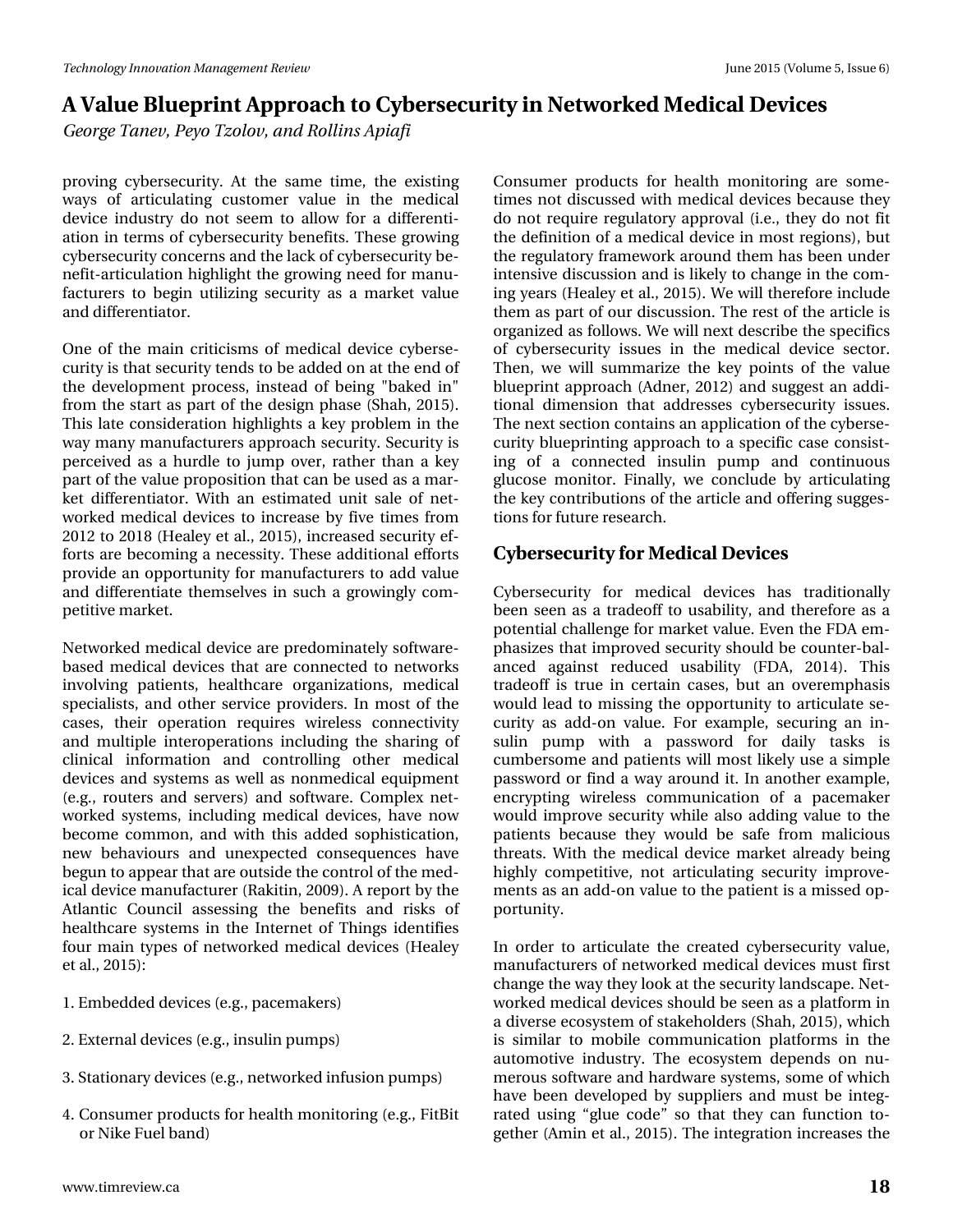*George Tanev, Peyo Tzolov, and Rollins Apiafi*

chances of introducing cybersecurity vulnerabilities at the interfaces between the different software and electronics systems. The glue code problem can be framed as a knowledge coordination problem between manufacturers and suppliers of networked medical devices. For example, a portable heart monitor communicates to a mobile device, which displays relevant health data and also uploads it to a server for additional post-processing and analytics. Thus, vulnerabilities could be at another location in the ecosystem and not in the device itself, which requires a high degree of knowledge coordination between manufacturers, suppliers, co-innovators, and adoption chain partners. To highlight security as part of the value proposition, we must move from a product-centric approach to an ecosystem-driven approach to security. This approach would allow manufacturers to:

- 1. *Identify key stakeholders* in the ecosystem together with all associated cybersecurity vulnerabilities.
- 2. *Create a plan* to address the highest risk cybersecurity vulnerabilities in collaboration with stakeholders.
- 3. *Articulate the value dimensions* associated with the security efforts to the relevant stakeholders.
- 4. *Improve security* by innovating the ecosystem.

This article aims to address these points by adapting a value blueprint approach to cybersecurity.

#### **A Value Blueprint Approach to Cybersecurity**

The value blueprint approach proposed by Ron Adner in his book *The Wide Lens* (Adner, 2012) takes an ecosystem approach to value creation. Translating a specific value proposition into a value blueprint makes it possible to identify and visualize the multiple dependencies within the ecosystem as well as deal with situations where multiple elements need to converge and a shared understanding between stakeholders is required. Adner suggests an approach to value blueprint development including the following steps:

- 1. Identify your end customer.
- 2. Identify your own project.
- 3. Identify your suppliers.
- 4. Identify your intermediaries.
- 5. Identify your complementors.
- 6. Identify the risks in your ecosystem (Red=Unmitigable risk; Yellow=Mitigable risk; Green=Acceptable risk):
	- a. Level of co-innovation risk b. Level of adoption risk
- 7. For every partner whose status is not green, understand the problem and suggest a viable solution.
- 8. Update blueprint on a regular basis.

The risk levels in Adner's blueprint follow a green, yellow and red "traffic light" approach. It focuses solely on the interplay between co-innovation and adoption chain risks in managing value creation and articulating the market value of the product. For co-innovation risk, green means that the stakeholder is ready and in place, yellow means that they are in place, but do there is no plan, and red means that they are not in place. For adoption risk, green means that partners are eager to participate and see the benefit of their involvement, yellow means that partners are neutral but open to involvement, and red means that they prefer the status quo and are not willing to be involved. A red light would indicate that more substantial changes need to be made in the blueprint, such as a change in partners.

The blueprint could be used however to analyze an additional dimensions of value, and in particular, the value of cybersecurity in networked medical devices. In this way, a blueprint would allow for an explicit analysis of security vulnerabilities from an ecosystem perspective. It would also allow for using all value blueprint tools focusing on evolving the ecosystem to enhance the security of networked medical devices, as well as for articulating the newly created cybersecurity value for a better market differentiation.

The cybersecurity blueprint can be generated by the process proposed by Adner, with minor changes in the way of approaching risks in the ecosystem. For the sake of simplicity, we will assume that all other aspects of value for all stakeholders have been already articulated, and that the risk we are assessing in our value blueprint is strictly cybersecurity risk. This assumption requires some changes to Adner's steps, mostly after step 5. The steps for developing the cybersecurity blueprint for a networked medical device are as follows: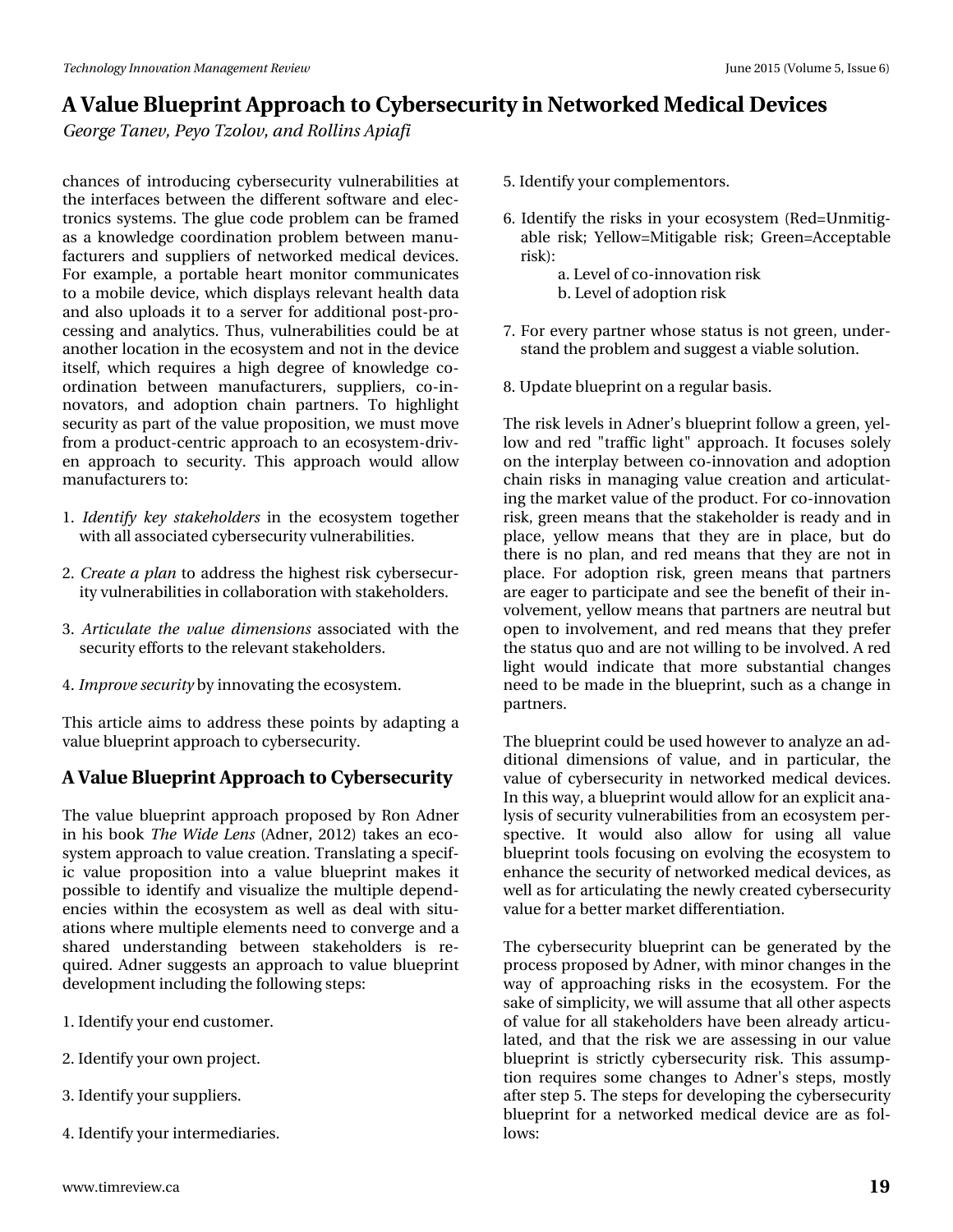# D#Ydoxh#Eoxhsulqw#Dssurdfk#wr#F|ehuvhfxulwl#q#Qhvzrunhq#Phqlfdo#Ghylfhv Jhrujh#Wdghy/#Sh|r#W}rory/#dgg#Urodgy#Dsldil

- 4 #Lghqwli | Iqj #| r xu#hqg#f xwr p hu/#| r xu#r z q#sur rhf w/# | rxu#vxssolhuv/#| rxu#lqwhuphgldulhv/#frpsohphqwruv# wrjh wkhu#zlwk#wkhlu#vshflilf#l|ehuvhfxulw|#frqfhuqv/#li# dq | # whs v #4 '8 # q # D g q hu\* v # ds s ur df k, 1
- 51#Lghqwli|#wkh#orfdwlrqv#ti#whfxulw|#ulvnv#lq#|rxu#hfrv|v0 whp #e|#wdnlqj#lqwr#dffrxqw#dq|#frqfhuqv#wkdw#zhuh# h{solflwo|#duwlfxodwhg#e|#wkh#gliihuhqw#wwdnhkroghuw# +Uhg @ X qp lwljdedn# ulvn:# \hoorz @ P lwljdedn# ulvn:# Juhhq@Dffhsvdedn#Jvn,1
- 61# ru#hyhu|#orfdwlrq#q#wkh#eoxhsulqw+xqghuvwdqg#wkh#fr0 lggr ydw'r g#+l1h1/#whfkglfdg#dgg#dgr sw'r g#dvshfw#ri# wk.h#sureohpv#dqg#sulrulwl}h#wk.hp#e|#xvlqj#dq#dssur0 suldwh#f|ehuvhfxulw|#ulvn0dqdqvlv#iudphzrun#lqwr# juhhq#+dffhswdedn,/#|hoorz#+plwljdedn,/#dqg#uhg#+xq0 p lwij dech, #ulvnv#blyhov#
- 7#Ghyhor s#d#ulvn#p dqdj hp hqw#df wtr q#sodq#wr#dgguhvv# wkh#kljkhvw#sulrulw|#Jvnv#+|hoorz#dqg#uhg,#zlwk#d#yl0 dedn#vhf x ulw #ulvn#p lwlj dwir q#p hdvx uh#wr #p dnh#wk h#ulvn# dnyho#dff hswdedn#ijuhhq,#dqg#dgg#w#wr#wkh#eoxhsulqw#dv# dssursuldwh#
- 8#Xvh#wkh#f|ehuvhfxulw|#eoxhsulqw#wr#duwfxodwh#wkh# ydox h#fuhdwhg#e|#|rxu#hiiruw#dqg#wkh#qh{w#vwhsv#lq# | r x u# | ehuvhf x ulw| #p dqdj hp hqw#s odq#lq#d#z d| #wk dw# |rx#frxog#gliihuhqwldwh#q#wkh#pdunhwsodfh1
- 91#Xsgdwh#dqg#lqqrydwh#wkh#f|ehuvhfxulw|#exhsulqw#rq# d#thjxodu#edvlv1

Wikh#kdqjhv#zrxog#doorz#ru#wkh#orfdol}dwlrq#i#lehuvh0 f x uw #uvnv#z lwklq#wkh#hfrv| whp /#vxevhtxhqwo| #wdnlqj # dght x dwh#dfwlrg#wr#plwljdwh#wkh#ulvn/#dqg#xvlqj#wkh#eoxh0 sulqw#wr#duwlfxodwh#wkh#whfxulw|#hiiruw#dqg#wkh#ydoxh#dg0 ghg#Dv#Iq#Dgqhư\*v#exhsulqw#wkh#dnyhov#ri#ulvn#duh# uhsuhvhqwhg#e|#uhg#+grhv#qrw#doorz#iru#ghdyhu|#ri#hqg# ydoxh,/#| hoor z #+ uht xluhv#dgglwlr qdd#hiir uw # wr # p lwijdwh# ulvn, # u#j uhhq# gr hv#qr w#uht xluh#dgglwr qdo#hiir uw, #A/kh# dgrswlrq#ri#d#phdqlqjixc#ulvn#dqdojvlv#phwkrg#lv#fux0 fldo#iru#wkh#lpsohphqwdwlrq#ri#wkh#f|ehuvhfxulw|#eoxh0 sulqw#dssurdfk1#Hyhq#wkrxjk#lw#lv#xw#i#wkh#vfrsh#i#wkh# suhvhqw#duwlfoh/#zh#frxog#phqwlrq#vrph#srlqw#uhjdug0 lqj#wkh#dssolfdwlrq#ri#Jun#dqdojvlv#phwkrgv#dv#sduw#ri#  $dq$ #hfrv| whp #f|ehuvhfxulw|#dssurdfk#iru#qhwzrunhg# p hglf do#ghylf hv#l luw#nqr z q#ulvn#dqdd vlv#p hwkr gv# vxf k#dv#l dlox uh#P r gh#dqg#Hiihf w#Dqdd vlv#+l P HD,/#r u# Khdowk#I P HD#+KI P HD,#+Vkdt gdq#hw#dol/#5347,#gr #qr w# vhhp #wr#judvs#wkh#ixoo#vfrsh#ri#wkh#f|ehuvhfxulw|#ulvnv# wkdw#dq#eh#dgguhvvhg#q#rxu#nfrv|whp#dssurdfk1#Ds0 sur df khv#edvhg# q# PHD0wjsh#ulvn#dqdojvlv#wjslfdooj#dg0  $g$ uhvv# ulvnv# gxh# wr# ghvljq#idloxuhv# udvkhu# wkdq# wr# lqwhqwr qdd#p ddflr xv#dj hqw#dwdfnlqj#ru#lqwhuihulqj# z lwk#ghwz r unhg#p hglf do#ghylf hv#Whf r ggol/#wkh#ulvn#dgd0 o viv#ru#qhvzrunhg#phglfdo#ghylfhv#vkrxog#rfxv#q#wkh# f ehu0uhvldhqf h#r i#wkh#hf r v| whp /#r u#lq#r wkhu#z r ugv/# wkh#deldwl#wr#zlwkwdqg#f|ehu0hyhqw#ru#f|ehu0dwdfnv1# F ehu0uhvldhqf h#ulvnv#q#wk h#frqwh{w#i#qhwzrunhg#phg0 If do#ghylf hv#uhodwh#wr#wkh#frqwuro#ri#dffhvv/#wkh#txdo0 lw|2yddglw|#ri#lqirupdwrq/#dqg#wr#wkh#frqwlqxlw|#ri# r shudwr q#+Er | hv/#5348, #Ulvnv#p x w#dovr #eh#dqdd } hg# z lwklq#wkh#frqwh{w#ri#wkh#ixoo#dihf|fdn#ri#qhwzrunhg# p half do#ahylf hv#dqg#z lwk#uhvshfw#wr#doo#uhdhydqw#wodnh0 kroghuv#Lq#rwkhu#zrugv/#zkdw#duh#wkh#ulvnv#uhodwhg#wr# f dvhv#r i#ixwsuh/#xqiruhvhhq#f|ehu0yxoqhudeldwhv#vxfk# dv#wkh#fdvh#ri#wkh#Khduvednhg#lqflghqw#+Nuhev/#5347,# Z kdw#v#p sruwdqw#wr#srlqw#xw#v#wkh#qhhg#wr#p ryh#eh|0 r gg#wz r 0glp hqvlr qdd#ghilglwlr qv#ri#Jvn#+l11/#suredelo0 lwh #i#kdup #rffxuulqj#dqg#vhyhulw|#ri#wkh#kdup #rqfh#lw# rffxuv,/#zklfk#pljkw#ryhuvlpsoli|#wkh#delolw|#ri#d#phg0 If do#ghylf h#frp sdq|#wr#surdfwlyho|#pdqdjh#f|ehuvhfxu0 lw #dqg#f|ehuQuhvldhqfh#ulvnv#Wklugo|/#wkh#surgxfw# ehq hilw # u#x wolw # wk r x og #eh#dovr#dgghg#wr#wk h#ulvn# wf r uh# dv#d#uhdnydqw#dfwru1#Lw#dgglwlrq#frxog#surylgh#d#kljkhu# ghj uhh#r i#vr sklvwlfdwlr q#r i#wkh#f | ehuvhf xulw|#ulvn#p dq0 dj hp hqwtor j lf 1#1 ru#h{dp soh/#d#Jvn#wkdw#uhp dlqv#xqdf0 f hs vde ch#divhu#s huir up Iqj #doo#s udf wf de ch#f | ehuv hf x ulw # p lwj dwr q#p hdvx uhv#p d| #df wx doo| #eh#wr ohude oh#li#wk h# ghylf h $\tilde{S}$ #f dqlf do#ehqhilw#r u#p hqlf do#vlj qlilf dqf h#r x v0 z hlj kv#lw#uhvlgxdc#ulvnv1#Wkh#qh{w#vhfwlrq#riihuv#dq#h{0 dp soh#f dvh#r i#wkh#dssolf dwir q#r i#wkh#ydoxh#eoxhsulqw# dssurdfk#w#wkh#dqdqvlv#ti#wkh#|ehuvhfxulw|#wxhv#dv0 vr fldwhg#lwk#Dqlp dv#qvxdq#sxp sv#

p ddf ir xv#dwdf nv1#F|ehuvhf xulw|#ulvn#dqdd viv#q#dq#hf r 0 v| whp # r qwh{w#qhhqv#wr#dgguhw#wxhv#dwrfldwhg#zlwk#

#### Fdvh#./wx.q|=#/\kh#Dqlpdv#Yleh#Lqvxdq#Sxps#  $F$ | ehuvhf x ulw|  $A$ Ydoxh $E$ oxhsulqw

Wkh#ghvfulehg#|ehuvhfxulw|#ydoxh#eoxhsulqw#zdv#k|sr0 wk.hwlfdool#dssolhg#lurp#wk.h#shuvshfwlyh#ri#wk.h#pdqxidf0 wsuhu#ri#wkh#douhdg|#pdunhwhg#Dqlpdv#Yleh#Lqvxdq# Sxp s#+wlq|xuofrp2sdye6os,1# Wkh#Dqlpdv#lqvxdq#sxps#lv# xvhg#zlwk#wkh#J7#SODWLQXP#Frqwlqxrxv#Joxfrvh#Prq0 Iw u#p dgh#e|#GH[FRP #+wlq|xuofrp 2t gd; {8{, 1# Wk h#dgghg# ydoxh#i#vhfxulw|#iru#wkh#lqvxdq#sxps#kdv#|hw#wr#eh#du0 whix odwhg#e|#pdqxidfwxuhuv#4Lq#prw#ri#wkh#pdunhwlqj# p dwhuldov/#wkhuh#lv#olwoh#p hqwlrq#ri#wkh#vhfxulw|#ri#wkh# ghylf h/#hyhq#wkrxjk#wkh#yxoqhudeldwhv#ri#qvxdq#sxps# vhf x u w # k dyh # e h h q # h { wh q vl y h q # g r f x p h q wh g # e | # u h 0 vhduf khuv#dqg#suhvhqvhg#q#wkh#p hgld#Wkh#f|ehuvhfxu0 lw|#ydoxh#eoxhsulqw#zrxog#fohduo|#duwlfxodwh#wkh# hfrv whp #hiiruw#p dgh#iru#lp surylgj#f|ehuvhfxulw|# dqg#surylgh#dq#dgglwlrqdo#ssruwxqlw|#iru#pdunhw#gliihu0 hqwdwr q#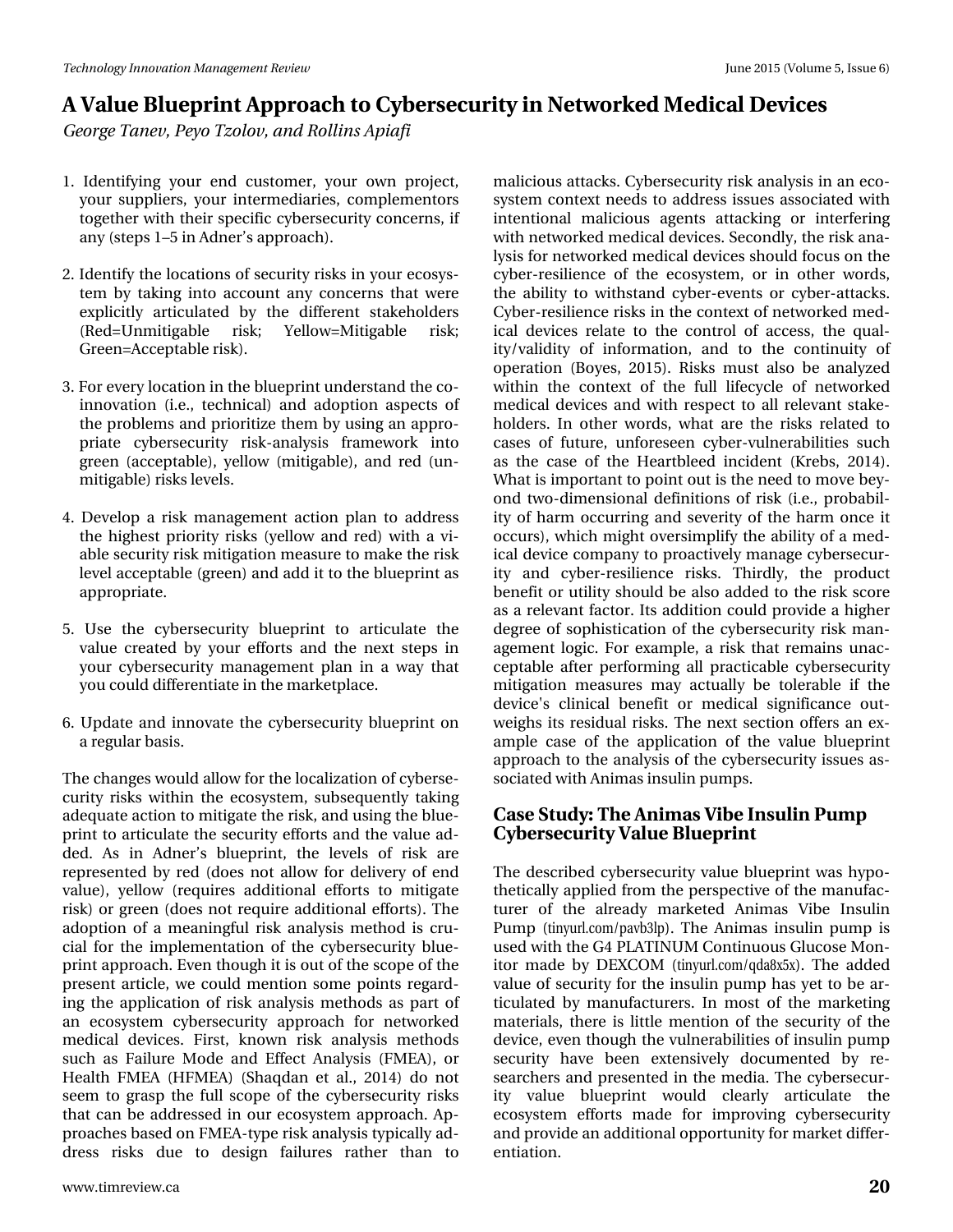# D#Ydoxh#Eoxhsulqw#Dssurdfk#wr#F|ehuvhfxulwl#q#Qhvzrunhq#Phqlfdo#Ghylfhv Jhrujh#Wdghy/#Sh|r#W}rory/#dgg#Urodgy#Dsldil

Wkh#Dqlp dv#qvxdq#sxp s#v#dq#h{dp soh#i#wkh#qluhfwlrq# Woleoh#14Alh|#hfrv|whp#hohphqw#wr#eh#qfoxghq#q# wrzdugy#frqqhfwhg#dqg#shuvrqdo#phqlfdo#ghylfhv/#zklfk#f|ehuvhfxulw|#ydoxh#eoxhsulqw#i#Dqlpdv#qvxdq#sxps duh#jdlqlqj#sodwirup 0dnh#surshuwhv#dv#wkh|#duh#lqwhj0 udwhg#z lwk#wkhu#ghylfhv#dqg#vhuylfhv1#Wkh#lqvxdq#sxps# lv#qrw#gluhfwo|#frqqhfwhg#wr#d#qhwzrun/#exw#lv#frqqhfwhg# z luhdnwo) #wr#wkh#joxfrvh#prqlwru/#dqg#fdq#wudqvihu#gdwd# w #d#khdowkfduh#surihwlrqdd#yld#wkh#gldvhqq#zhe#vhuylfh# +zzz1gldvhqg1frp2xv2,#e|#frqqhfwlqj#wkh#sxps#wr#d#frp0 sxwhu#yld#XVE# u#qiuduhg# r qqhf wr q # xwxuh#qhwz r unhg# p hglf do#ghylf hv#z loo#vhqg#gdvol#wr#for x g#z he#vhuylf hv# z luhdnwo 1

W #ehjlq#exloglqj#wkh#f|ehuvhfxulw|#exhsulqw#zh#iluvw# qhhg#wr#hvwdedivk#doc#ri#wkh#nh|#hohphqwr#ri#wkh#hfrv|v0 whp 14AVK ly#surf hw#ly#dgguhwhg#lq#wkh#lluw#llyh#whsv#iru# j hqhudwiq #wkh#eoxhsulqw#Wkh#hohphqw#duh#olvwhg#lq# Wdedn#1

Iroorzlqi# whs#5/#wkh#flehuvhfxulw|#exhsulqw#ru#wkh#Dql0 p dv#qvxdq#sxp s#z dv#j hqhudwhg/#dv#uhsuhvhqwhg#q# lj 0 xuh#1##

Wikh#vhfxulwi#frqfhuqv#wkdw#duh#kljkoljkwhg#lq#lljxuh#4# duh#judghg#dw#wkh#dnyho#ri#%hoorz#ulvn%#dqg#wkhuhiruh# vkr x og#eh#plwijdwhg1#Wkh#frqfhuqv#duh#ghvfulehg#ehorz# z lwk#srwhqwldd#plwidwhrqv#wkdw#frxog#eh#lpsohphqwhg# dqg#kkhlu#dgghg#ydoxh#bidnfwhg#q#kkh#eoxhsulqw=

4#F ehuvhf x ulw #p dqdj hp hqw #s udf wf hw #r i # wk h #l q w dq # sxps#pdqxidfwxuhu#AWkh#pdqxidfwxuhu#kdv#wr#iroorz# d#surfhw#iru#dwhwlqj#dqg#dgguhwlqj#vhfxulw|#ulvnv# z lwklq#wkh#ghylfh1

Plwidwrg#Lpsohphqwlqi#d#flehuvhfxulw#pdqdjh0 phqw#ww.dwhil#dqg#dq#rshq#glvforvxuh#srolf|#iru# ghylf h#vhf x uw #yx cq hudeldwhv#wk dw#k dyh#ehhq#ir x qg# e| #h{ vhuqdo#s duwthv #

51#F|ehuvhfxulw|#pdqdjhphqw#sudfwlfhw#ri#wkh#frqwlqxrxw# joxfrvh#prqlwru#pdqxidfwxuhu=#Wkh#pdqxidfwxuhu#ri# wk.h#Dqlpdv#sxps#xdv#blplwhg#srzhu#ryhu#wk.h#f|ehuvh0 f x ulw #p dgdj hp hgw#sudfwlf hv#ri#wk hlu#sduwghu#ghylf h# p dqxidfwxuhut#Wkh|#dq#dwhw#dqg#dgguhw#dq|#whfxu0 lw|#wxhv#q#wkh#qwhjudwlrq#surfhw#i#wkh#wzr#ghylfhv1#

Plwidwr g= Qr gh# # Wr #eh#dgguh whg#dw #wk hu#or fdwlr gw # lq#kh#exhsulqwl

61#Vhfxulw|#lpsdfdwlrqv#lq#wkh#lqwhjudwlrq#ri#wkh#wzr# ghylfhv#Frpelqlqj#wzr#lqglylgxdo#surgxfw#lqwr#d# s df ndj h#dlvhv#srwhqwldd#vhf xulwl#r qf huqv#ehf dxvh#vh0 fx ulw)#iru#wkh#lqwhiudwhg#surgxfw#zdv#qrw#sodqqhg#lq# wkh#qlwldo#ghvljq#surfhvv1

Plwidwirg=#D#wklug0sduw|#llup#fdq#eh#xwld}hg#iru#vh0 f x ulw #whww#ri#wkh#lqwhjudwhg#surgxfw#AWklv#dssurdfk# f dq#dovr#dgguhw#yxoghudeldw|#qxpehu#6#urp#lixuh#41

714Uhjxodwru|#uhtxluhphqw#dqg#uhfrpphqgdwlrqv#ri#f|0 ehuvhf x u w = # Nk h# ht x l uhp hqw # wk dw#duh# hw# r uwk # e | # wk h# uhj xodwru|#erg|#lq#wkh#uhj lrq#z khuh#wkh#surgxfw#lv# p dunhwhg#duh#uhdnydqw#iru#dfhqvlqj#wkh#ghylfh1#Lq# p dq | # thj lr qv/# wk huh # duh # www.oo#qr # h { s of lw # thj x odwr u| # th0 t xluhp hqw#ru#|ehuvhf xulw|#

P I whid wr q  $#P$  dq | # r i # wk h # p I whid wr q # whs v # wk d w # d uh # volnhq#ir u#vkh#r vkhu#yxoqhudelolwhv#hqvxuh#vkdv#vkh# pdqxidfwxuhu#lv#qrw#vlpso|#lxoiloolqj#wkh#eduh#plqlp0 xp #uhj xodwr u| #uht xluhp hqw/#exw#wdnlqj #d#sur df wlyh# dssurdfk#w#|ehuvhfxulw|1

81#Wkh#urdh#dqq#psdfw#i#phqlfdd#surih wlrqdow#q#ghylfh# vhfxulw|#Phglfdo#surih wlrqdow / loo#prw#blnho|#sod|#dq# Iqwuxfwr qdd#ur dn#z lwk#sdwhqw#dqg#kdyh#dffhw#wr# vhqvlwlyh#sdwhqw#gdwd#wkurxjk#zhe#vhuylfhv1#Lw#lv#lp0 sr uvdqv#wkdw#p hglfdd#surih wlrgdov#duh#vhfxulw|#frg0 vf Ir xv# khq#ghddqj # lwk#ghwz r unhg#ghylf hv1

Plwljdwrg=#Wudlqlqj#ru#lqvwuxfwlrgv#ri#jrrg#vhfxulwj# sudf wif hv#z lwk#wkh#ghylf h#dqg#dff hvvlqj#sdwlhqw#gdwd1

91# With the unit of the set of the interest of the budge of the set of the set of the set of the set of the s Iw #Wk h#z d| #wk dw#s dwl hqwr#r shudwh#wk h#ghylf h#fr x og# dovr#ulvn#lw#vhfxulw|#Lw#lv#lpsruvdqv#wkdw#sdwlhqw#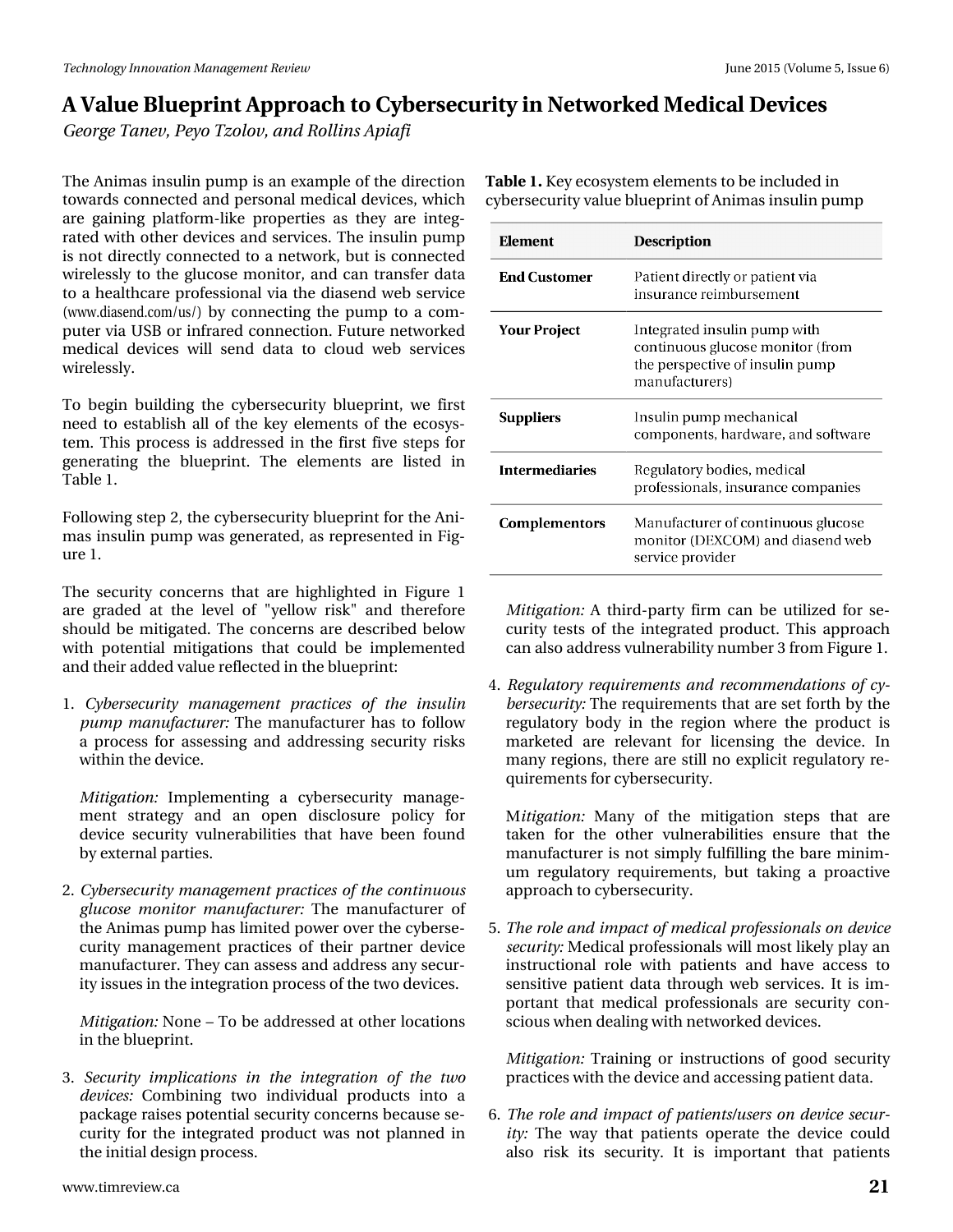*George Tanev, Peyo Tzolov, and Rollins Apiafi*



**Figure 1.** Cybersecurity blueprint for the Animas Vibe insulin pump with numbered locations that have cybersecurity risk levels that need to be mitigated (yellow)

know how to use their device securely and what the risks of compromised security are (e.g., privacy and health risks).

*Mitigation:* Training or instructions in good cybersecurity practices with the device and clear articulation of the manufacturer's open disclosure policy if they should find any security flaws.

7. *Transferring data between patients and medical professionals over the Internet:* Data that is transmitted from the insulin pump to a computer to upload data to the patient's physician could be susceptible to unauthorized access of the patient's health information. The data can currently be transferred by USB or by infrared data transfer.

*Mitigation:* The manufacturer has already made a good choice in using diasend web services that specialize in transferring data between patients and physicians. They also should ensure that any infrared information is encrypted when being transferred.

It is evident that the cybersecurity of networked medical devices is the responsibility of many different stakeholders. When cybersecurity improvement measures are taken in the vulnerable parts of the ecosystem, articulating the value of these efforts is done visually in the blueprint. This type of visual representation of the security value dimension allows stakeholders and end customers to see a manufacturer's comprehensive efforts and highlights the added value and differentiation from competitors. The cybersecurity mitigations have been added to an amended cybersecurity blueprint in Figure 2. The risks that were formerly yellow (mitigable) have been shifted to green (acceptable) following the mitigations that were applied.

#### **Contribution**

The key contribution of this article is to extend the value blueprint approach (Adner, 2012) to address the additional value dimension of cybersecurity, in order to articulate cybersecurity value as a way for medical device companies to differentiate in the marketplace.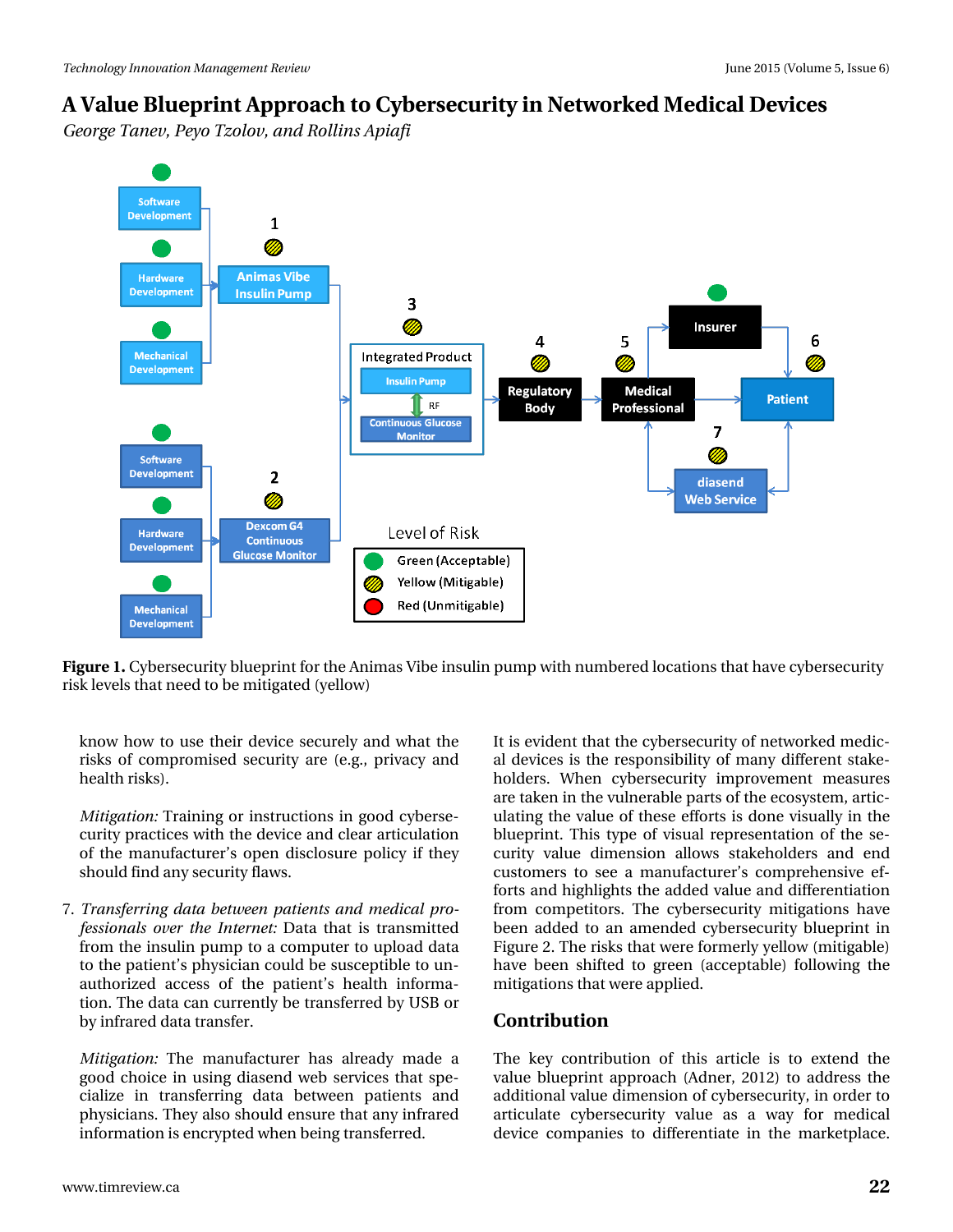*George Tanev, Peyo Tzolov, and Rollins Apiafi*



**Figure 2.** Cybersecurity blueprint for the Animas Vibe insulin pump with added cybersecurity risk mitigations (indicated by a dashed border of the box) and the risk level at the numbered locations reduced to acceptable (green)

The introduction of a cybersecurity value blueprint is important for the following four reasons:

- 1. It helps in identifying the key stakeholders in the ecosystem together with all associated cybersecurity vulnerabilities.
- 2. It helps in creating a prioritized plan to address the highest-risk cybersecurity vulnerabilities in collaboration with the rest of the stakeholders.
- 3. It articulates the value dimensions associated with the security efforts of all relevant stakeholders.
- 4. It enables innovating the ecosystem through the definition of a clear action plan for improving the security of medical devices over time in a way that could be articulated to business stakeholders and end customers.

This type of approach can change the way security is perceived to become a market differentiator built-in from the onset of design, instead of an add-on at the last stages of the development process.

For future contributions, the method for analyzing the cybersecurity risks within the ecosystem can be explored further. In this work, the emphasis was on establishing the principles for the cybersecurity value blueprint instead of the specific risk analysis, which requires a deeper insight into the various technological platforms enabling the operation of the device. It is clear, however, that the risk analysis within the ecosystem needs to focus on risks associated with the safety, privacy, and security of all stakeholders in the ecosystem. A potential future work could be to adapt a risk analysis method that incorporates cyber-resilience, lifecycle, and utility attributes in the context of networked medical devices and the ecosystem that is identified through the cybersecurity blueprint.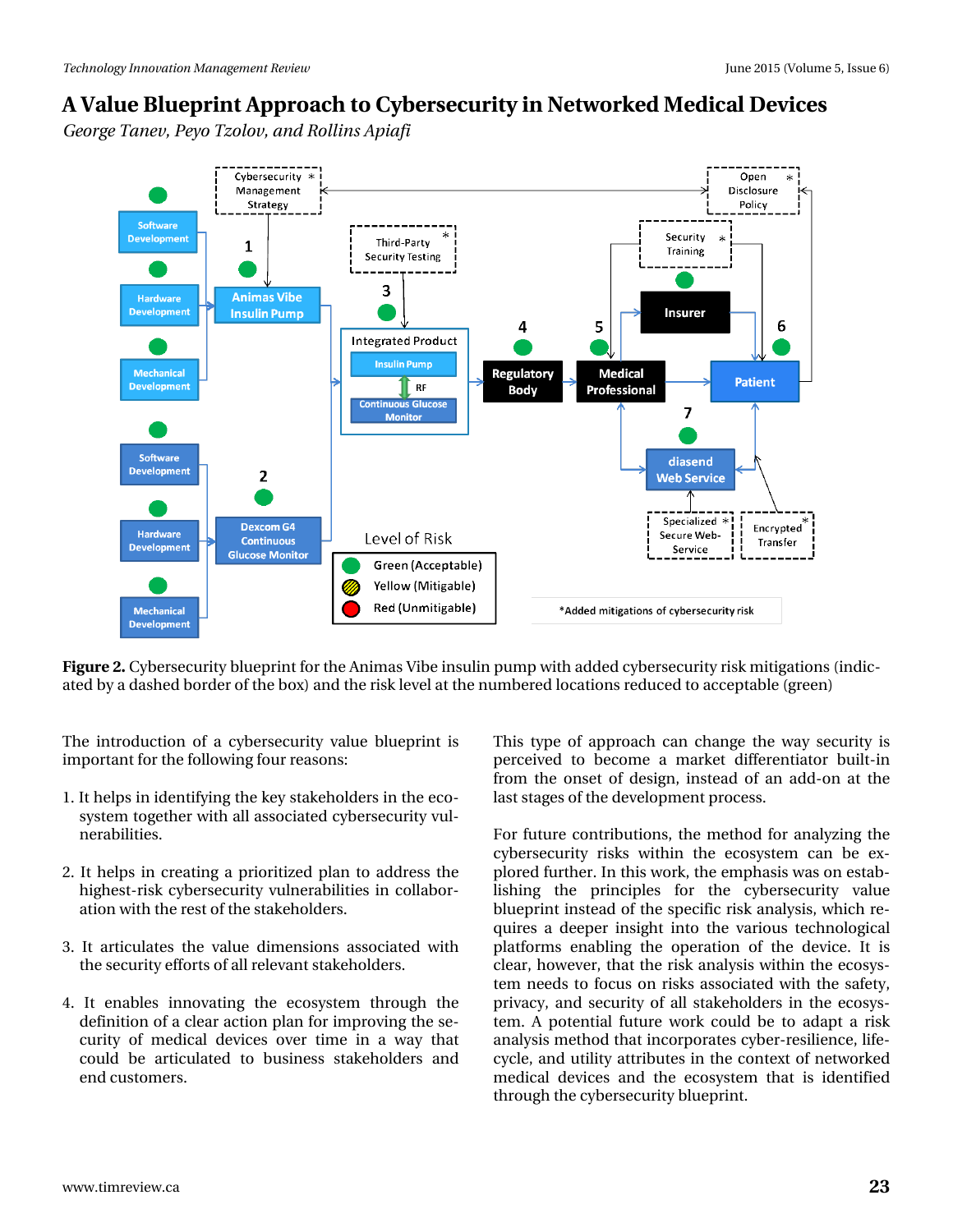*George Tanev, Peyo Tzolov, and Rollins Apiafi*

#### **Conclusion**

The concern regarding cybersecurity in the increasing number of networked medical devices is growing. Manufacturers have yet to effectively convert their cybersecurity efforts into a market driver and market differentiator. This work argues that not positioning these efforts as a market value and differentiator is a missed opportunity that can be taken advantage of by looking at cybersecurity through an ecosystem perspective rather than a product-centric perspective. The suggested cybersecurity value blueprint approach offers the opportunity to enhance both the "resonating focus" and "points of difference" approach to the articulation of a value proposition by including the cybersecurity value dimension (Anderson et al., 2006). An explicit articulation of cybersecurity provides manufacturers with a tool for localizing and mitigating cybersecurity risks in the ecosystem, and presenting their efforts in a visual blueprint where the value and differentiation can be clearly seen. In an industry where security is beginning to take a central role, and where competition is fierce, the cybersecurity value blueprint could be a tool that would better position manufacturers in the market. Finally, it should be pointed out that, although the suggested tool should be considered as part of a more general risk management approach, it requires deep knowledge of the technological platforms and the specific business process implementation of all involved stakeholders. This is just another illustration of the fact that medical cybersecurity is truly a value cocreation problem that opens new opportunities for technology entrepreneurs and innovation management scholars and practitioners, which should be addressed through the coordinated activities of the entire business ecosystem within a systematic value chain resilience perspective (Boyes, 2015).

#### **About the Authors**

**George Tanev** is a Master of Applied Science candidate in the Technology Innovation Management program at Carleton University in Ottawa, Canada. He holds a Master of Science in Engineering degree in Medicine and Technology from the Technical University of Denmark and a Bachelor's degree in Biomedical and Electrical Engineering from Carleton University. George has industry and research experience in the development of portable medical device products. He also has interests in technology-based entrepreneurship, biomedical signal processing, medical device research and development, medical device regulatory affairs, and medical device cybersecurity.

**Peyo Tzolov** is a software engineer with a keen interest in entrepreneurship. He holds a Bachelor's degree in Communications Engineering from Carleton University in Ottawa, Canada, and is currently a Master of Applied Science candidate in the Technology Innovation Management program, also at Carleton University. Peyo has several years of experience as a software engineer working on highly scalable and distributed systems. He is very interested in technology, particularly in the security concerns arising from the rapid evolution and adoption of technology.

**Tamunoiyowuna Rollins Apiafi** is a Master of Applied Science candidate in the Technology Innovation Management program at Carleton University in Ottawa, Canada. He holds a Bachelor's degree in Industrial Chemistry from the University of Port Harcourt, Nigeria. Rollins is one of the co-founders of insight lenz, which specializes in wearable medical technologies that monitors the wearer's eyes to track the state of their health. Rollins is interested in medical device cybersecurity, medical device regulatory bodies, and networked portable medical device research and development.